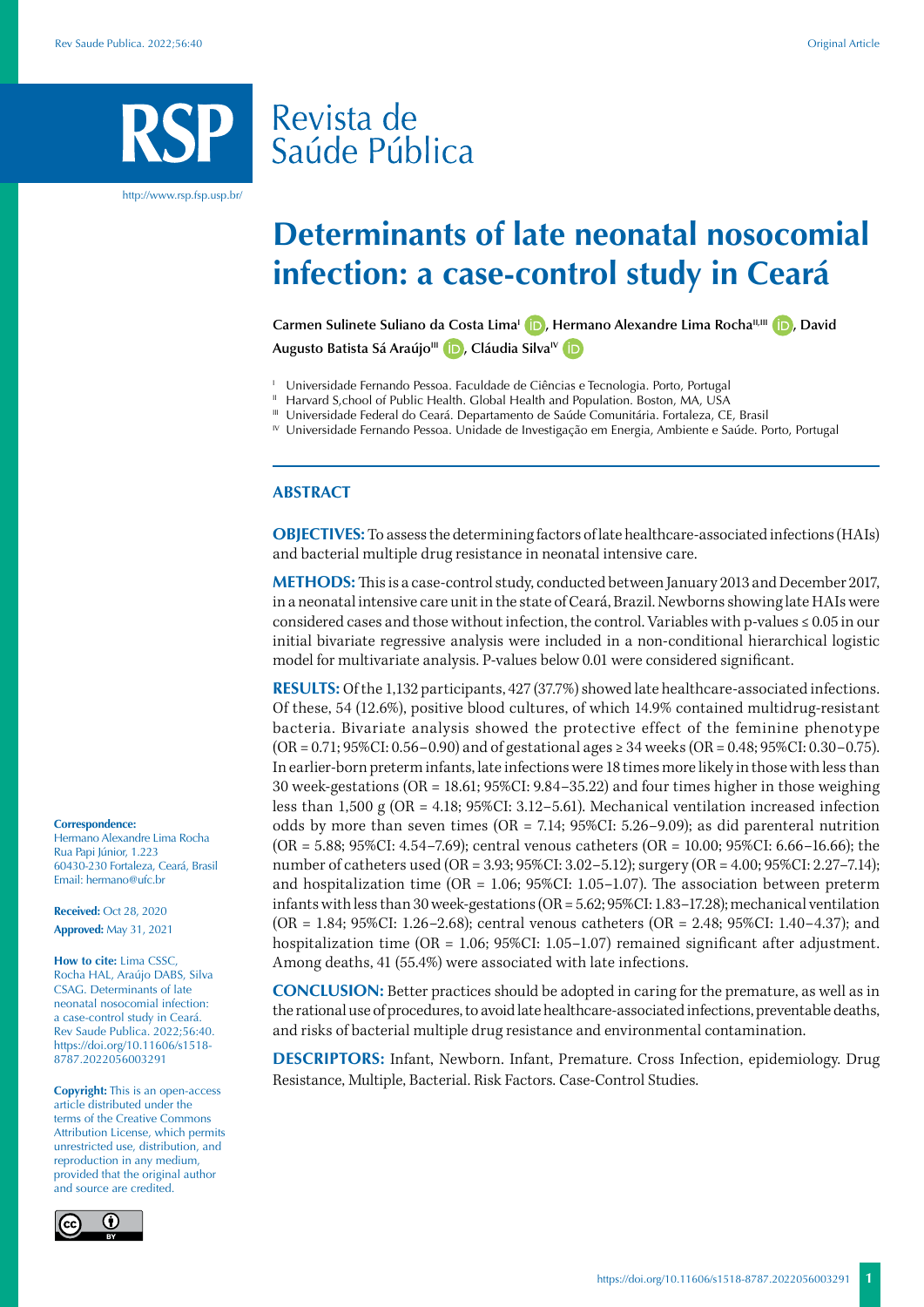# **INTRODUCTION**

Healthcare-associated infections (HAIs) are acquired in health services when infectious agents affect susceptible hosts, causing a disease. These infectious agents can be bacteria, viruses, fungi or parasites present in reservoirs, which could be patients, healthcare providers, visitors or hospital surfaces and inanimate objects<sup>1</sup>. Failures in environmental cleaning, article and clothing processing, and standard precautions cause surfaces or objects to harbor microorganisms which can lead to cross-contamination<sup>2,3</sup>. The term hospital infection has been gradually replaced by late HAIs, as it is more comprehensive and includes infections related to hospital care, care failures, prevention, diagnosis, and treatment4 .

Neonatology defines hospital-derived late HAIs as infections whose diagnostic evidence occurs after hospitalized newborns' first 48 hours of life4 . These patients are more susceptible to infections, especially if premature and with very low weights since their immune systems are still in development and have inefficient mucous and cutaneous barriers, in addition to their greater exposure to objects used in care, which may be contaminated<sup>3,5</sup>, and to many high-risk therapeutic interventions, such as the use of broad-spectrum invasive and antimicrobial devices which influence colonization processes<sup>6,7</sup>.

In recent decades, the survival of premature neonates and patients with malformations previously considered incompatible with life increased. However, prolonging their hospitalization in neonatal intensive care units (NICUs) increased complications, such as late HAIs, which became a limiting factor for their survival<sup>4,8</sup>. According to a report released in 2016 by the United Nations Children's Fund, infections (sepsis, meningitis, and pneumonia) are responsible for about 21% of neonatal deaths worldwide, representing a serious public health problem<sup>9</sup>. Infections relate to birth weight, especially in low birth weight newborns or preterm infants, and are associated with invasive procedures and long hospital stays<sup>10</sup>; the use of a central venous catheter (CVC); and period of mechanical ventilation<sup>4,11</sup>, causing mainly pneumonia and primary bloodstream infections; the latter if hospitalized patients receive catheters<sup>4</sup>. .

In Brazil, 60% of infant mortality occurs in the neonatal period<sup>4</sup>, and its main cause are infections4,6,12. Primary bloodstream infections associated with CVC are the main type of infection in Brazilian NICUs<sup>4</sup>. In a study of deaths in NICUs in the state of Ceará, Brazil, the main causes of death were HAIs (44%), followed by diseases related to prematurity, respiratory diseases, and asphyxia<sup>13</sup>. A Brazilian retrospective cohort study, conducted in Rio de Janeiro between 2008 and 2012, found an association between invasive procedures and infection, but only included 49 very low birth weight newborns<sup>14</sup>. A prospective cohort study, conducted in 2013 in a hospital in Porto Alegre, in the state of Rio Grande do Sul, analyzed 30 preterm infants weighing less than 1,500 g and neonatal infections, describing the clinical characteristics and use of technologies in that NICU, but without statistically associating risk factors<sup>15</sup>. Another descriptive study, conducted in 2010 in a NICU in the state of Santa Catarina, Brazil found that 45.8% of hospitalized patients had late HAIs, but failed to estimate measures of association<sup>16</sup>. Due to their scarcity, studies are needed in both Ceará and Northeastern Brazil which evaluate risk factors for late HAIs, assess this epidemiological reality, improve NICU practices and, consequently, reduce neonatal morbidity and mortality.

NICUs often face the empirical treatment of late HAIs. The inadequate use of several antimicrobials, in turn, is the main cause of bacterial resistance to drugs, which may cause the emergence of multidrug-resistant bacteria<sup>17</sup>, which would risk their eventual endemicity<sup>18</sup>. Since the late 1980s, Latin American NICUs have witnessed an increase in bacteria highly resistant to common antibiotics, mainly due to prolonged patient hospitalization, insertion of invasive devices, and non-compliance with safety and isolation standard $s<sup>11,19</sup>$ .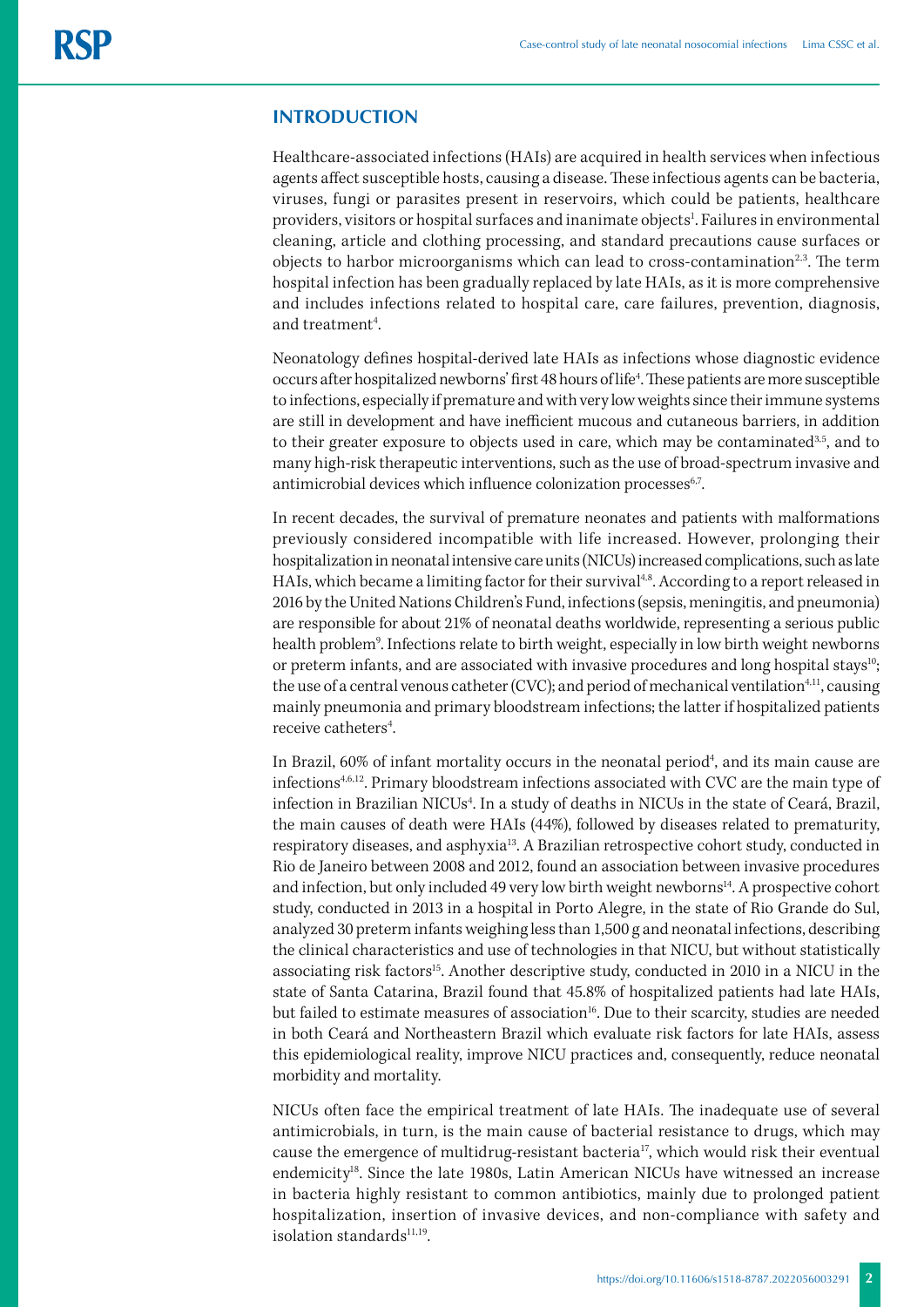This study aimed to evaluate the risk factors associated with late HAIs to assess bacterial flora and its response to antimicrobials, pinpointing the presence or not of multidrugresistant bacteria to propose strategies to prevent health problems, and reduce the occurrence of preventable deaths and the spread of harmful bacteria in NICUs. Late HAIs are a threat to neonates and the entire in-hospital environment, and constitute a risk of intrapersonal external and environmental contamination.

# **METHODS**

This is a case-control study, conducted between January 2013 and December 2017, on the characteristics of newborns diagnosed with late HAIs in a NICU of a public reference hospital in the state of Ceará, Brazil.

The *Hospital Geral Waldemar Alcântara* (Waldemar Alcântara General Hospital) is a secondary care unit within the public health network and the first public hospital in Northern and Northeastern Brazil to receive a level 2 hospital accreditation from the *Organização Nacional de Acreditação* (National Accreditation Organization). It is a support hospital for the tertiary care network of the state of Ceará, exclusively serving clients of the Unified Health System. It offers the population 336 beds, distributed in medical, surgical, and pediatric units, special care units, adult intensive care units, NICUs, pediatric intensive care units, and medium risk nurseries, as well as outpatient and home care.

Our studied population consisted of all the newborns hospitalized in the NICU aged up to incomplete 28 days, whether they were included as cases (with late HAIs) or controls (without late HAIs). All patients admitted for the first time to the NICU with 28 complete days of life or more and those with hospital stays shorter than 48 hours were excluded from our study. All patients who were affected by late HAIs during the study period were considered cases, according to the criteria standardized and notified by the national Hospital Infection Control Service. Those unaffected were considered the control. Data were collected from the medical records of hospitalized patients who met the inclusion criteria, via a checklist elaborated by the researcher.

Neonatology defines hospital-derived late HAIs as infections whose diagnostic evidence occurs after hospitalized newborns' first 48 hours of life<sup>4</sup>. The dependent variable in this study was whether NICU patients showed late HAIs.

The independent variables collected were grouped into two hierarchical strata:

- a) newborns' clinical data (gestational age, in weeks by the Capurro or New-Ballard Method. Those born before 37 gestational weeks were considered premature. Their ages were stratified in: up to 29 weeks and six days, between 30 and 33 weeks and six days, between 34 and 36 weeks and six days, and greater than or equal to 37 weeks); sex (male or female); birth weight (in grams. Babies born with a weight below 2,500 g were considered with low birth weight, stratified in: less than 1,500 g, between 1,500 g and 2,499 g, and greater than or equal to 2,500 g); and the fifth-minute Apgar index as an indicator of asphyxia (<  $7$  or  $\geq 7$  score);
- b) hospital care data [use of mechanical ventilation (yes or no); ventilation period (in days); use of CVC (yes or no); number of CVCs used; CVC use period (in days); parenteral nutrition (yes or no); parenteral nutrition period (in days); surgery (yes or no); and total hospitalization period (in days)] (Figure).

The type of isolated microorganism (gram-negative, gram-positive, and anaerobic bacteria; or fungi) and the presence or not of multidrug-resistant bacteria were included; in addition to the occurrence of deaths among cases.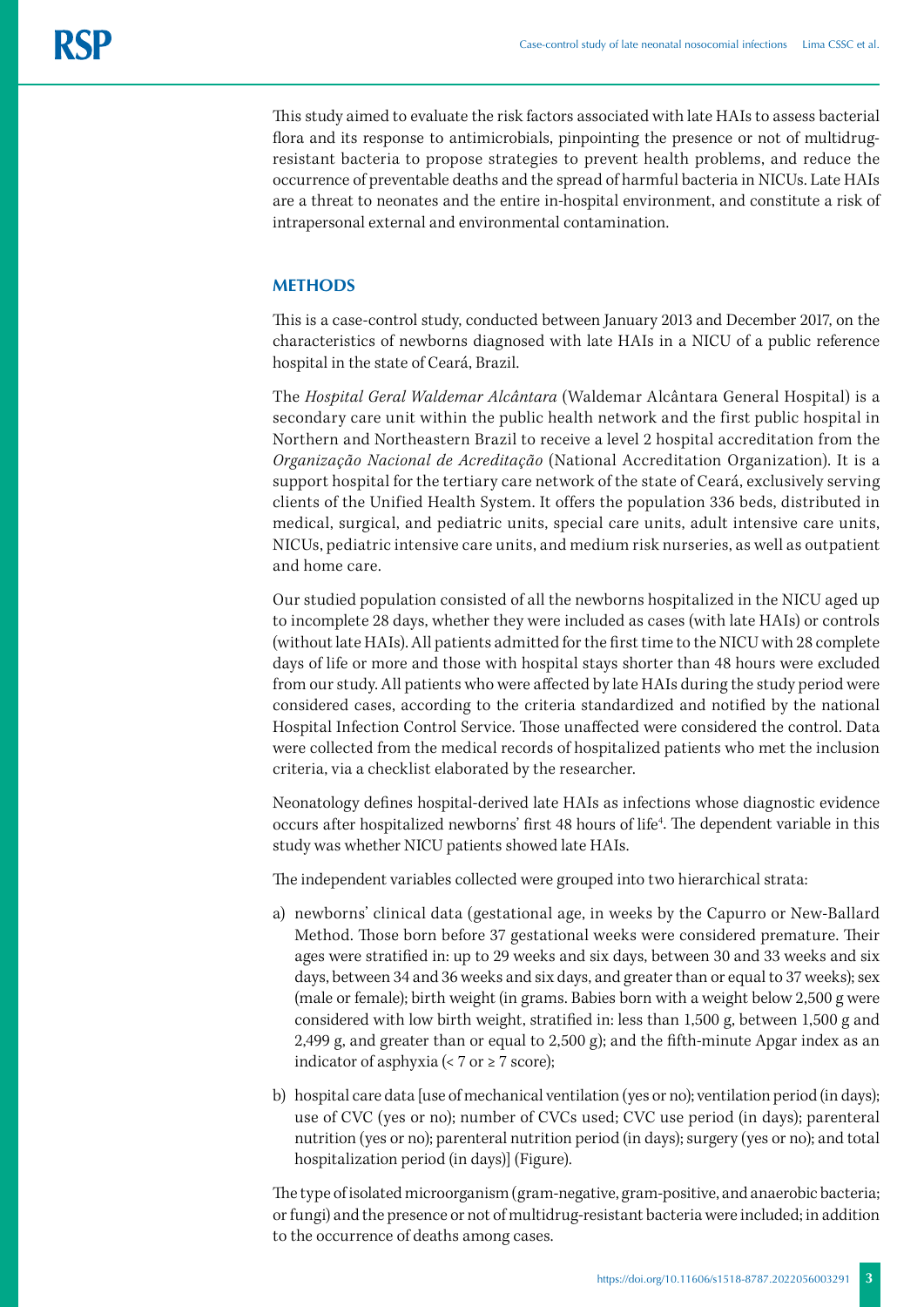

**Figure.** Hierarchical conceptual structure for the study of late HAIs in a Neonatal Intensive Care Unit.

Initially, a univariate descriptive statistical analysis was performed for medians (continuous variables) and proportions (categorical variables). To estimate the association between dependent and independent variables, bivariate analyses were performed to evaluate the significance of the associations (Chi-square and Kruskal-Wallis tests). Odds Ratio (OR) were used as the association measure. Dependent (late HAIs: present or absent) and independent variables were submitted to bivariate analysis to estimate their OR, and their respective 95% confidence intervals (95%CI) were assessed via logistic regression models. Subsequently, the variables showing  $p \leq 0.05$  were included in the logistic model for a hierarchical multivariate analysis, according to our theoretical model, and considered as significant if their p-values  $\leq 0.01$ , in the final model, after backward stepwise selection. Data were stored and analyzed by SAS 9.4, SAS Inc, and SPSS (Statistical Package for the Social Sciences) Statistics® 26.0, IBM Inc.

Our study was approved by the Ethics Committee of the hospital (Protocol 61/2017) and Plataforma Brasil (Opinion 160/2011).

### **RESULTS**

We found 1,132 eligible records, of which we excluded 102 patients hospitalized during our study due to incomplete medical records in relation to variables of care and 22 patients since they died in less than 48 hours of hospitalization. Among the 74 deaths that remained in the analysis (6.5% of the records), 41 (55.4%) were due to HAIs, occurring between three and 114 days of life.

Regarding outcomes, 427 records (37.7%) showed late HAIs, of which most were males (59.9%). Gestational ages ranged from 22 to 42 weeks. In total, 62.5% of babies were premature whose gestational ages were predominantly greater than or equal to 30 weeks and less than 34 weeks (37.5%). Birth weight ranged from 415 g to 6,200 g, and 60.7% were underweight (less than 2,500 g). Of the valid scores of the fifth-minute Apgar index, 27% showed a value lower than seven.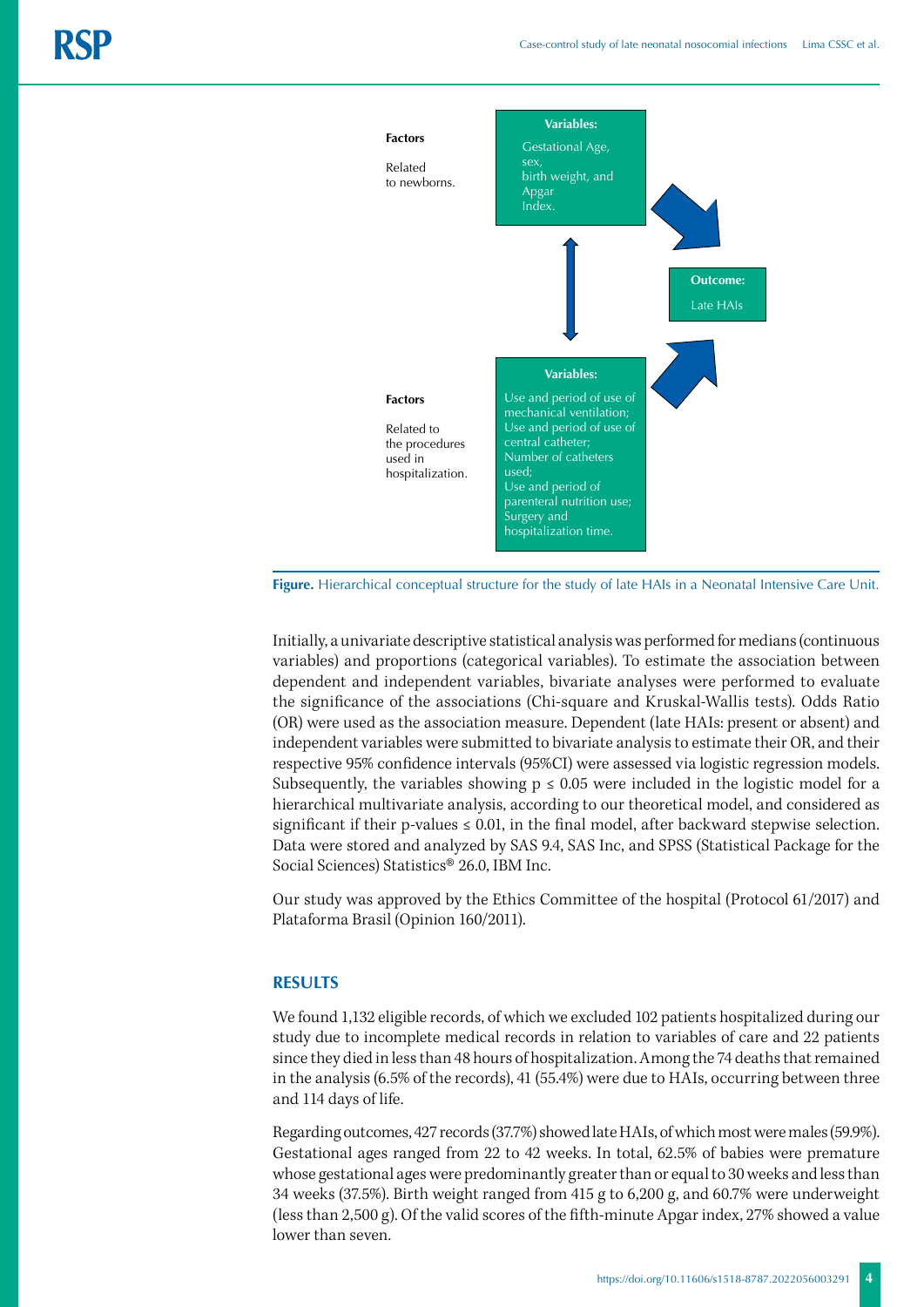In the bivariate analysis of newborns' clinical variables, we found a protective effect against late HAIs in female infants (OR = 0.71; 95%CI: 0.56–0.90) and in premature newborns with gestational ages equal to 34 weeks or above and below 37 weeks (OR = 0.48; 95%CI: 0.30–0.75). The more premature, the greater the association with late HAIs; almost twice as high in preterm infants with gestational ages equal to 30 weeks or above and below 34 weeks (OR = 1.93; 95%CI: 1.45–2.57), and about 18 times higher in preterm infants with gestational ages below 30 weeks (OR = 18.61; 95%CI: 9.84–35.22). Newborns with birth weights below 1,500 g showed about four times as much association with late HAIs (OR = 4.18; 95%CI: 3.12–5.61), and children under 2,500 g showed a risk about twice as high of late HAIs (OR = 2.27; 95%CI: 1.75–2.94). Asphyxia was associated with a risk about three times higher of late HAIs (OR = 2.94; 95%CI: 2.17–3.84) (Table 1). We observed that all variables show statistically significant associations with late HAIs (p < 0.0001), except sex (Table 1) and parenteral nutrition period (Table 2).

By analyzing clinical procedures, we found that 55.7% of patients received mechanical ventilation for a period ranging from one to 88 days and about half remained intubated for up to five days; 46.9%, parenteral nutrition; and 76.4%, CVC. Most cases (62.2%) received one catheter and 31.3%, two. We also found 59 surgery records (5.2%). Total hospitalization time

|                           | <b>Late HAIs</b>                              |                                                |                          |                         |
|---------------------------|-----------------------------------------------|------------------------------------------------|--------------------------|-------------------------|
|                           | <b>Present</b><br>$(n = 427)$<br><b>Cases</b> | <b>Absent</b><br>$(n = 705)$<br><b>Control</b> | <b>OR</b><br>$(95\% CI)$ | $\mathbf{p}$            |
| Sex                       | n (%)                                         | n (% )                                         |                          | $0.0065^{b}$            |
| Feminine                  | 193 (45.2%)                                   | 261 (37.0%)                                    | $0.71(0.56 - 0.90)$      |                         |
| Masculine                 | 234 (54.8%)                                   | 444 (63.0%)                                    | 1.0                      |                         |
| Gestational age classes   | n (%)                                         | n (%)                                          |                          | $< 0.0001$ <sup>b</sup> |
| $\geq$ 37 weeks           | 122 (28.6%)                                   | 303 (43.0%)                                    | 1.0                      |                         |
| 34 to 36 weeks            | 29 (6.8%)                                     | 151 (21.4%)                                    | $0.48(0.30 - 0.75)$      | $0.0012$ <sup>a</sup>   |
| 30 to 33 weeks            | 186 (43.6%)                                   | 239 (33.9%)                                    | $1.93(1.45 - 2.57)$      | $< 0.0001$ <sup>a</sup> |
| < 30 weeks                | 90 (21.1%)                                    | $12(1.7\%)$                                    | 18.61 (9.84-35.22)       | $< 0.0001$ <sup>a</sup> |
| Birth weight (g)          |                                               |                                                |                          | $< 0.0001$ <sup>a</sup> |
| $\mathsf{n}$              | 427                                           | 705                                            |                          |                         |
| Median (min-max)          | 1,405 (415-5,085)                             | 2,370 (550-6,200)                              |                          |                         |
| Birth weight classes      | n (% )                                        | n (%)                                          |                          | $< 0.0001$ <sup>b</sup> |
| > 2,500g                  | 118 (27.6%)                                   | 327 (46.4%)                                    | 1.0                      |                         |
| Between 1,500g and 2,499g | 78 (18.3%)                                    | 225 (31.9%)                                    | $0.96(0.69 - 1.34)$      | $0.8131^{a}$            |
| $< 1,500$ g               | 231 (54.1%)                                   | 153 (21.7%)                                    | $4.18(3.12 - 5.61)$      | $< 0.0001$ <sup>a</sup> |
| Underweight               | n (%)                                         | n (% )                                         |                          | $< 0.0001$ <sup>b</sup> |
| > 2,500g                  | 118 (27.6%)                                   | 327 (46.4%)                                    | 1.0                      |                         |
| $< 2,500$ g               | 309 (72.4%)                                   | 378 (53.6%)                                    | $2.27(1.75 - 2.94)$      | $< 0.0001$ <sup>a</sup> |
| Fifth-minute Apgar $<$ 8  |                                               |                                                |                          | $< 0.0001$ <sup>a</sup> |
| $\mathsf{n}$              | 385                                           | 652                                            |                          |                         |
| Median (min-max)          | $7.0(0.0-10.0)$                               | $8.0(1.0-10.0)$                                |                          |                         |
| Asphyxia                  | n (%)                                         | n (%)                                          |                          | $< 0.0001$ <sup>b</sup> |
| Omitted values            | 42                                            | 53                                             |                          |                         |
| Apgar $\geq$ 7            | 229 (59.5%)                                   | 528 (81.0%)                                    | 1.0                      |                         |
| Apgar $<$ 7               | 156 (40.5%)                                   | 124 (19.0%)                                    | $2.94(2.17-3.84)$        | $< 0.0001$ <sup>a</sup> |

**Table 1.** Distribution of cases and controls, with respective odds ratios for the variables related to newborns' clinical data. Ceará, Brazil, 2013 to 2017.

a Kruskal-Wallis p-value.

**b** Chi-square p-value.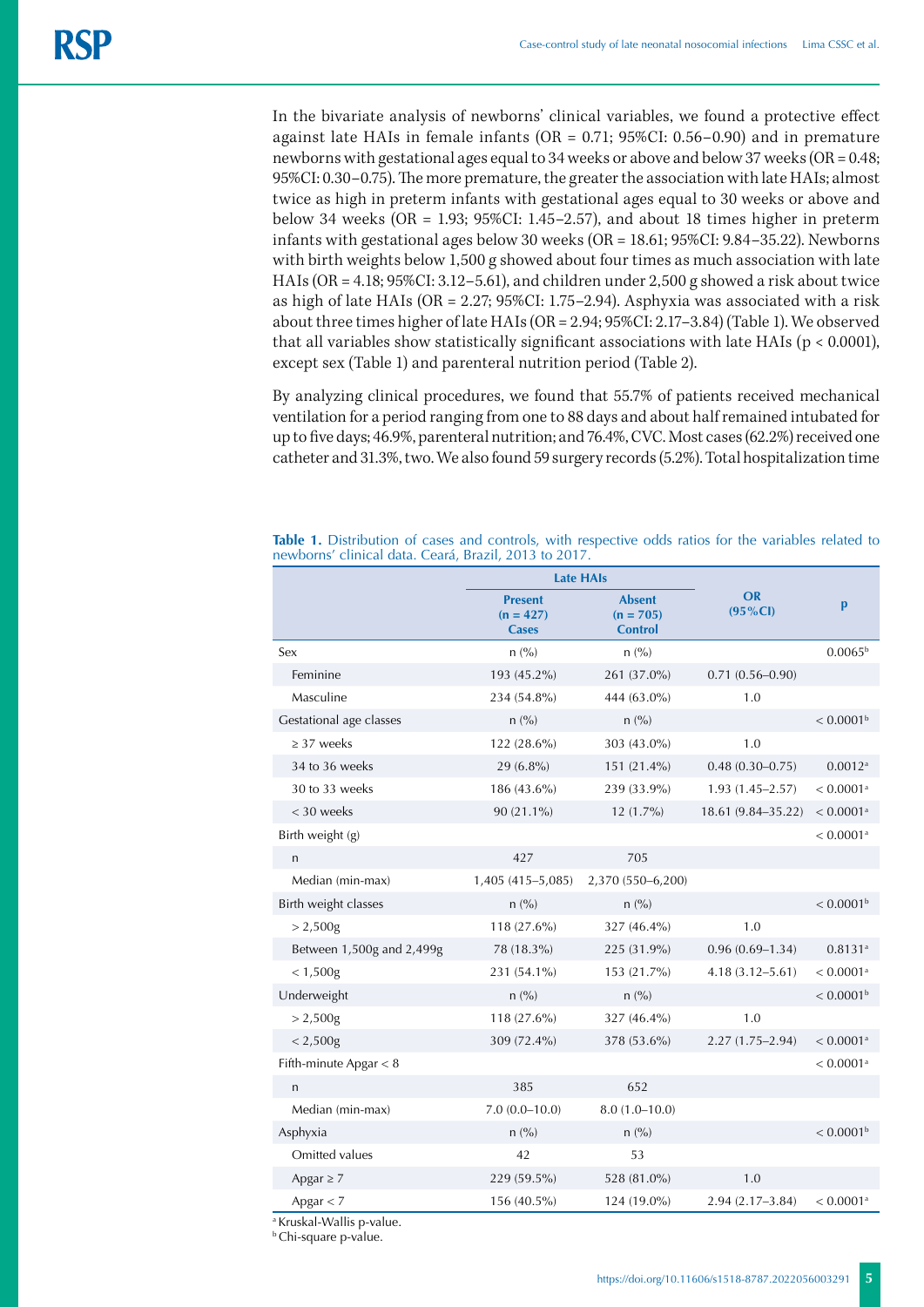(including the period at an intermediate risk unit) was up to 21 days for 50% of newborns, ranging from two to 198 days (Table 2).

By assessing these associations, we found that mechanical ventilation increased the risk of late HAIs by about seven times (OR = 7.14; 95%CI: 5.26–9.09); each day of mechanical ventilation increased the chances of infection by 15% (OR = 1.15; 95%CI: 1.11–1.20); whereas parenteral nutrition increased these chances sixfold (OR = 5.88; 95%CI: 4.54–7.69); as did parenteral nutrition period (in days) (OR = 1.08; 95%CI: 1.05–1.12). Moreover, CVCs increased the chance of late HAIs tenfold  $(OR = 10.00; 95\% CI: 6.66-16.66)$ , with each day with catheters increasing this chance by 9% (OR = 1.09; 95%CI: 1.07–1.11). This association also showed a gradient, it increased with the number of CVCs used (OR = 3.93; 95%CI: 3.02–5.12). Surgery was associated with a fourfold higher chance of HAIs (OR = 4.00; 95%CI: 2.27–7.14) and each additional day of hospitalization increased the chances of late HAIs by 6% (OR = 1.06; 95%CI: 1.05–1.07) (Table 2).

**Table 2.** Distribution of cases and controls, with respective odds ratios for the variables related to newborns' clinical data. Ceará, Brazil, 2013 to 2017.

|                                  | <b>Late HAIs</b>                              |                                                |                          |                         |
|----------------------------------|-----------------------------------------------|------------------------------------------------|--------------------------|-------------------------|
|                                  | <b>Present</b><br>$(n = 427)$<br><b>Cases</b> | <b>Absent</b><br>$(n = 705)$<br><b>Control</b> | <b>OR</b><br>$(95\% CI)$ | p                       |
| Use of mechanical ventilation    | n (%)                                         | n (%)                                          |                          | $< 0.0001$ <sup>b</sup> |
| No                               | 76 (17.8%)                                    | 426 (60.4%)                                    | 1.0                      |                         |
| Yes                              | 351 (82.2%)                                   | 279 (39.6%)                                    | 7.14 (5.26-9.09)         | $< 0.0001$ <sup>a</sup> |
| Ventilation period (days)        |                                               |                                                | $1.15(1.11 - 1.20)$      | $< 0.0001$ <sup>a</sup> |
| n                                | 351                                           | 279                                            |                          |                         |
| Median (min-max)                 | $9(1 - 88)$                                   | $4(1-45)$                                      |                          |                         |
| Use of parenteral nutrition      | n (%)                                         | n (%)                                          |                          | $< 0.0001$ <sup>b</sup> |
| No                               | 117 (27.4%)                                   | 484 (68.7%)                                    | 1.0                      |                         |
| Yes                              | 310 (72.6%)                                   | 221 (31.3%)                                    | $5.88(4.54 - 7.69)$      | $< 0.0001$ <sup>a</sup> |
| Parenteral nutrition time (days) |                                               |                                                | $1.08(1.05 - 1.12)$      | $0.0008$ <sup>a</sup>   |
| $\overline{n}$                   | 310                                           | 221                                            |                          |                         |
| Median (min-max)                 | $6(1-59)$                                     | $6(1-27)$                                      |                          |                         |
| Use of central catheter          | n (%)                                         | n (%)                                          |                          | < 0.0001 <sup>b</sup>   |
| No                               | 21 (4.9%)                                     | 246 (34.9%)                                    | 1.0                      |                         |
| Yes                              | 406 (95.1%)                                   | 459 (65.1%)                                    | $10.00(6.66 - 16.66)$    | $< 0.0001$ <sup>a</sup> |
| Central catheter period (days)   |                                               |                                                | $1.09(1.07 - 1.11)$      | $< 0.0001$ <sup>a</sup> |
| n                                | 406                                           | 459                                            |                          |                         |
| Median (min-max)                 | $10(1-93)$                                    | $7(1-34)$                                      |                          |                         |
| Number of catheters              |                                               |                                                | $3.93(3.02 - 5.12)$      | $< 0.0001$ <sup>a</sup> |
| n                                | 406                                           | 459                                            |                          |                         |
| Median (min-max)                 | $2(1-5)$                                      | $1(1-3)$                                       |                          |                         |
| Surgery                          | n (%)                                         | n (%)                                          |                          | $< 0.0001$ <sup>b</sup> |
| No                               | 386 (90.4%)                                   | 687 (97.4%)                                    | 1.0                      |                         |
| Yes                              | 41 $(9.6\%)$                                  | $18(2.6\%)$                                    | $4.00(2.27 - 7.14)$      | $< 0.0001$ <sup>a</sup> |
| Hospitalization period (days)    |                                               |                                                | $1.06(1.05 - 1.07)$      | $< 0.0001$ <sup>a</sup> |
| $\overline{n}$                   | 427                                           | 705                                            |                          |                         |
| Median (min-max)                 | $50(3-198)$                                   | $14(2 - 100)$                                  |                          |                         |
| Death                            | n (%)                                         | n (%)                                          |                          | < 0.0001 <sup>b</sup>   |
| No                               | 368 (86.2%)                                   | 690 (97.9%)                                    | 1.0                      |                         |
| Yes                              | 59 (13.8%)                                    | $15(2.1\%)$                                    | $7.14(4.16 - 12.50)$     | $< 0.0001$ <sup>a</sup> |

a Kruskal-Wallis p-value.

**b** Chi-square p-value.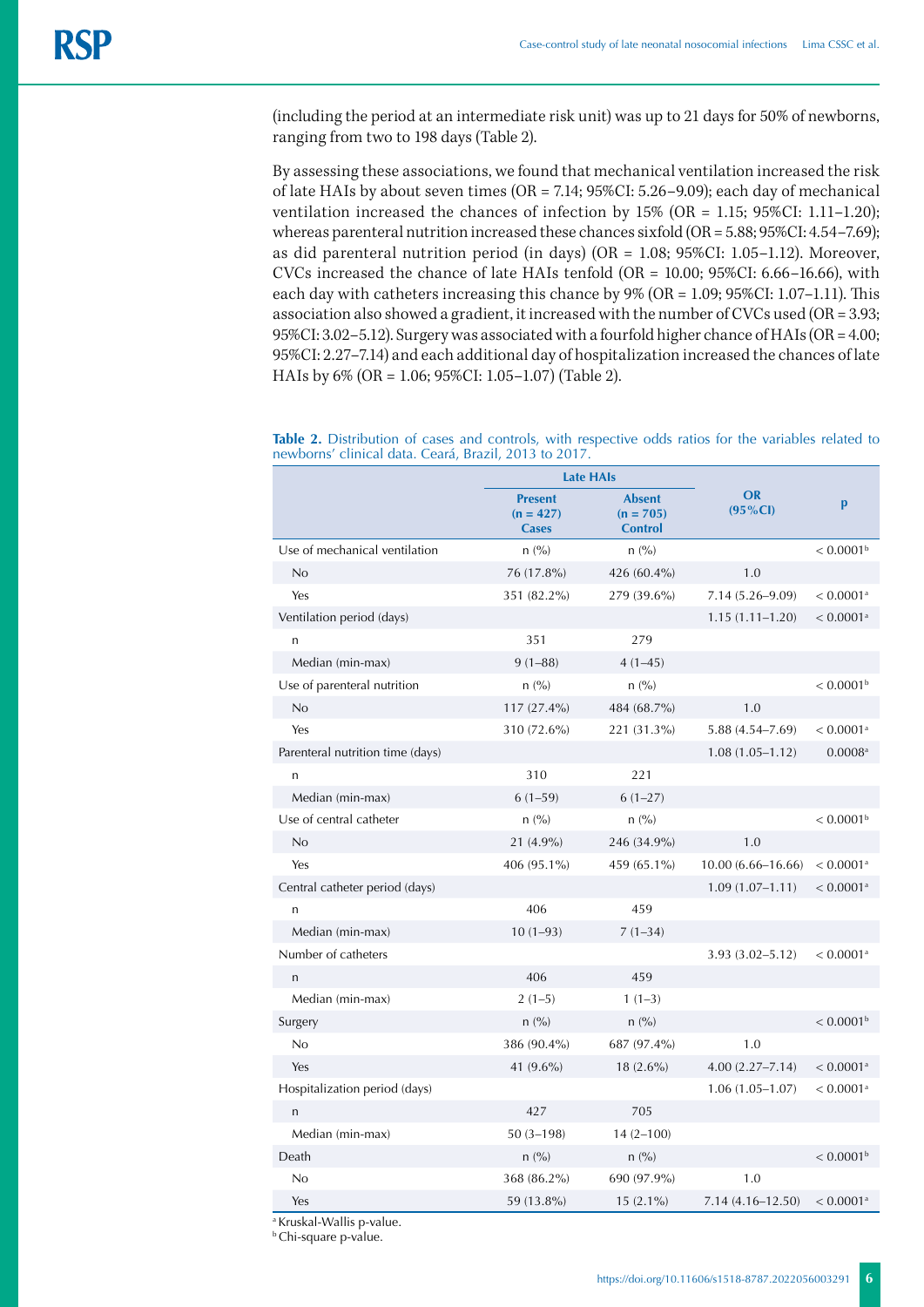**Table 3.** Results of positive blood cultures in late HAIs in the studied NICU. Ceará, Brazil, 2013 to 2017.

| <b>Blood culture</b>   | Absolute frequency (n) | <b>Relative frequency (%)</b> |
|------------------------|------------------------|-------------------------------|
| Gram-negative bacteria | 26                     | 48.1                          |
| Gram-positive bacteria | 21                     | 38.9                          |
| Fungi                  |                        | 13.0                          |
| Total                  | 54                     | 100.0                         |

**Table 4.** Final model, according to clinical variables and procedures used during hospitalization, with respective odds ratios and 95%CI. Ceará, Brazil, 2013 to 2017.

|                               | Odds ratio (95%CI)   |                         |
|-------------------------------|----------------------|-------------------------|
| Premature $<$ 30 weeks        | $5.62(1.83 - 17.28)$ | 0.003 <sup>a</sup>      |
| Use of mechanical ventilation | $1.84(1.26 - 2.68)$  | 0.001 <sup>b</sup>      |
| Use of central catheter       | 2.48 (1.40–4.37)     | 0.002 <sup>b</sup>      |
| Total length of stay          | $1.06(1.05-1.07)$    | $< 0.0001$ <sup>a</sup> |

<sup>a</sup> Covariate Wald p-value.

b Type 3 Wald p-value.

Of the cases analyzed, 164 had two or more infectious episodes, thus distributed: 50 patients had two late HAIs; 20, three; 10, four; six, five; two, six; and one, seven late HAIs. Among those reported with late HAIs, 54 (12.6%) showed a positive blood culture record for bacterial infections (n = 47); seven (14.9%), for multidrug-resistant bacteria; and seven (13%), for fungi. Table 3 describes the bacteria and/or fungi found.

After adjustment in the final model, the hierarchical multivariate analysis of outcomes showed significant associations, such as gestational age lower than 30 weeks (OR =  $5.62$ ; 95%CI: 1.83–17.28), mechanical ventilation (OR = 1.84; 95%CI: 1.26–2.68), CVC (OR = 2.48; 95%CI: 1.40–4.37), and hospitalization time (OR = 1.06; 95%CI: 1.05–1.07) (Table 4).

#### **DISCUSSION**

In this study, we observed a 37.7% occurrence of late HAIs. We also found that chances of infection increase according to how early babies were born, the need for mechanical ventilation and CVCs, and hospitalization periods.

The prevalence of late HAIs was similar to other studies: Egypt, 38.5%<sup>20</sup>; Brazil, 34%<sup>6</sup>; and India, 31%21; but much higher than in Taiwan, 11.4%22 and in a European multicenter study, 10.7%23. This outcome was associated with prematurity among children with gestational ages under 30 weeks, use of mechanical ventilation, CVC, and hospitalization time.

The predominant infectious agents in this study were gram-negative (48.1%) and gram-positive bacteria (38.9%), and fungi (13%); a predominance also observed in an Indian study, which found gram-negative (61%) and gram-positive bacteria  $(39\%)^{24}$ ; in an Iranian study, which observed gram-negative (40%) and gram-positive bacteria (20.7%); and fungi  $(6.7%)^{25}$ ; and in an Jordanian study, which reported gram-negative  $(62%)$  and gram-positive bacteria (31%), fungi (7%)<sup>26</sup>, and high bacterial resistance (around 39%)<sup>27</sup>; higher than in this study (14.9%).

Our bivariate analysis showed a significant association between HAIs and gestational age in preterm infants, in which children with gestational ages below 30 weeks had an 18-fold greater chance of infection, a value which remained in the final model after adjustments with other variables. Newborns are already naturally susceptible to infections due to the immaturity of their immune defenses<sup>3</sup>. In the presence of other factors, such as prematurity and/or low weight, complication risks increase, as does the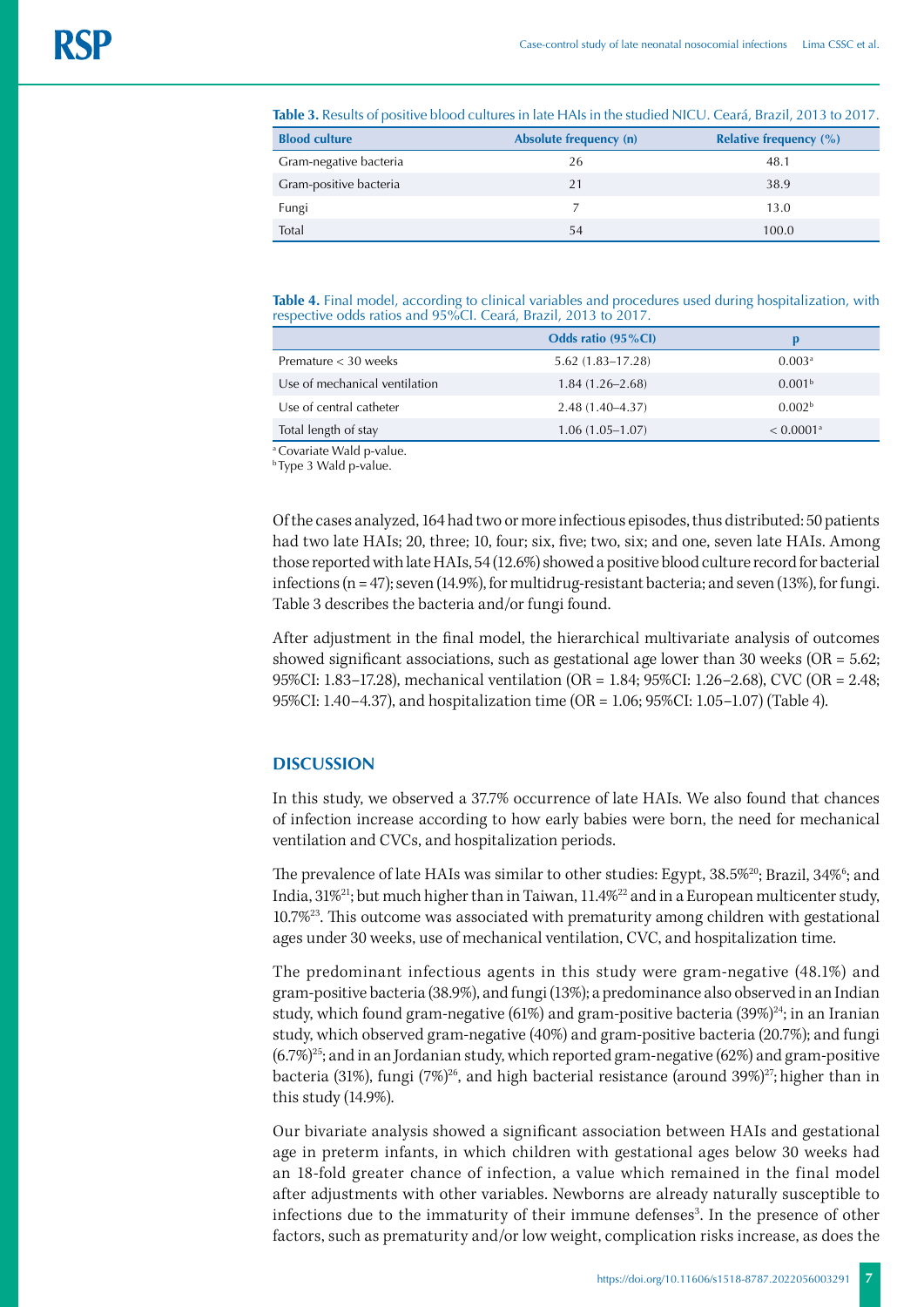need for more invasive procedures and longer hospitalization periods. Due to alveolar surfactant deficiency<sup>28</sup>, preterm infants often show pulmonary immaturity, characterized as respiratory distress syndrome (also called hyaline membrane disease - RDS). Due to RDS, mechanical ventilation is a common procedure to assist lungs in maintaining gas exchange<sup>29</sup>. Regardless of weight, the earlier the babies are born, the greater the RDS severity and the need for invasive procedures, which increase the risk of HAIs. As there is often a direct relationship between lower weight and prematurity, statistical analyses may confound these variables.

In this study, late HAIs was associated with CVC and mechanical ventilation, which also occurred in other studies, although with higher values: CVC (OR = 4.32; 95%CI: 1.95– 9.56) and mechanical ventilation (OR = 3.42; 95%CI: 2.17–5.41) $^6$ . A cross-sectional study, conducted between 2013 and 2015 in Rio Grande do Sul, found that mechanical ventilation and surgery showed a statistically significant association with HAIs in neonates with positive blood cultures (47.97% of those infected)<sup>10</sup>. Another study, conducted from 2001 to 2005 in Londrina, Paraná State, observed a relevant association with intubation and use of  $CVC^{21}$ .

A meta-analysis of 22 studies (with 2,270 infected and 21,605 healthy newborns), published in 2019<sup>30</sup>, associated as risks for late HAIs: weight < 2,500 g (RR = 3.44; 95%CI: 2.31–5.11), prematurity (RR = 3.85; 95%CI: 1.87–7.92), mechanical ventilation (RR = 3.16; 95%CI: 2.21–4.50), and asphyxia (RR =  $1.68$ ; 95%CI:  $1.04-2.71$ ). This study also associated HAIs with prematurity and mechanical ventilation. An Indian study found an association with prematurity (OR = 3.05; 95%CI: 1.94–9.88), CVC (OR = 15.11; 95%CI: 3.40–67.01), mechanical ventilation (OR = 8.94; 95%CI: 1.32–60.31), and NICU stays greater than 10 days (OR = 4.09; 95%CI:  $1.05-16.70$ <sup>25</sup>, as did this study, although with lower values. The use of intravascular catheters has become, in recent years, indispensable in intensive care since it is a high-output vascular access<sup>18</sup>, in addition to the difficulty of peripheral vascular access in newborns. The disadvantage of central accesses is the increased risk of local or systemic infection, which may cause bloodstream infections associated with CVC<sup>18,31</sup>. As newborns often require more than one central access, care increases the risk of HAIs<sup>18</sup>. As newborns require longer hospital stays and more invasive procedures, such as central catheters and mechanical ventilation, for example, care also increases the risk of HAIs.

Though the results found in this study are consistent with the national and international literature, there are noteworthy limitations. The retrospective use of secondary data can lead to incomplete registers in the medical records, especially in relation to newborns' data and the time of use of invasive procedures. This was circumvented by reviewing their entire hospitalization via live birth records, inter-hospital transfer reports, and the daily evolution of the entire multidisciplinary team.

We found that late HAIs are still very frequent in the studied NICU, that preterm infants are still a very vulnerable group to infection risks, and that invasive procedures, essential for most critically ill neonates, should be carefully prescribed.

# **CONCLUSIONS**

We conclude that, although it is impossible to avoid invasive procedures in critical neonates, insertion, installation, and maintenance of these devices should be rigorously reviewed with hospital infection control and care safety committees, following updated and vigilant protocols. The judicious use of antimicrobials, administered to prevent the emergence of multidrug-resistant bacteria is also a priority action. Regarding prematurity, the best strategy is to prevent premature deliveries since the intrauterine medium, with adequate prenatal follow-up, is most often the safest measure to maintain fetuses in the womb for as long as possible, until near or up to the gestational age of term.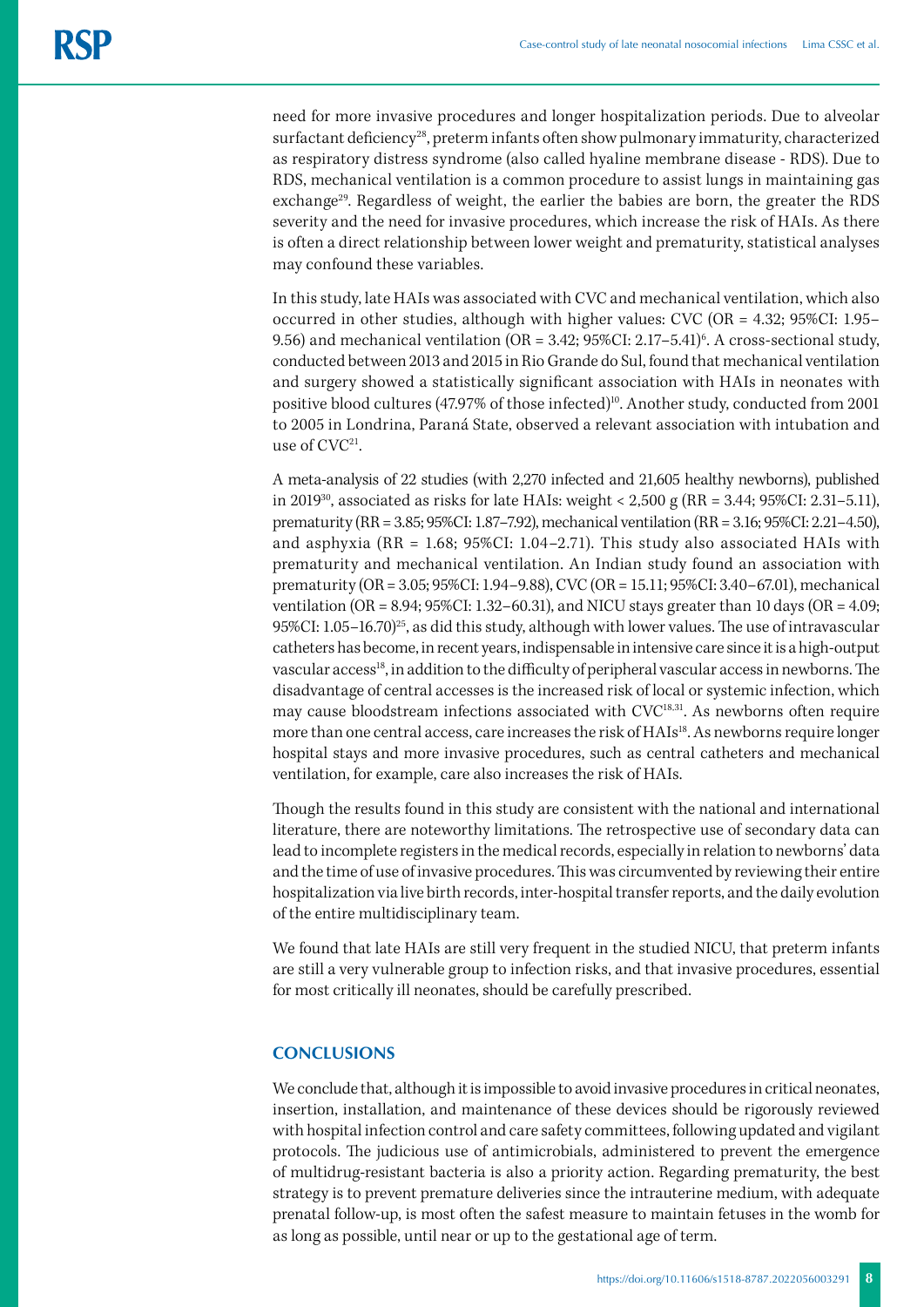#### **REFERENCES**

- 1. Organização Pan-Americana da Saúde, Centro Latino-Americano de Perinatologia, Saúde da Mulher e Reprodutiva. Prevenção de infecções relacionadas à assistência à saúde em neonatologia. Montevidéu (UY): OPAS; CLAP; 2016. (CLAP/SMR Publicação Científica; 1613-03).
- 2. Ferreira AM, Barcelos LS, Rigotti MA, Andrade D, Andreotti JT, Almeida MG. Superfícies do ambiente hospitalar: um possível reservatório de micro-organismos subestimado? Revisão integrativa. Rev Enferm UFPE. 2013;7(5 nº espec):1549-60. https://doi.org/10.5205/reuol.4134-32743-1-SM-1.0705esp201310
- 3. Paula AO, Salge AKM, Palos MAP. Infecciones relacionadas a la asistencia de la salud en unidades de terapia intensiva neonatal: una revisión integradora. Enferm Glob. 2017;(45):508-22. https://doi.org/10.6018/eglobal.16.1.238041
- 4. Agência Nacional de Vigilância Sanitária, Gerência de Vigilância e Monitoramento em Serviços de Saúde, Gerência Geral de Tecnologia em Serviços de Saúde. Critérios diagnósticos de infecção relacionada à Assistência à Saúde – Neonatologia. Brasília, DF: Anvisa; 2017. (Caderno 3).
- 5. Baptista AB, Ramos JMM, Neves RR, Souza DF, Pimenta RS. Diversity of environmental and patients bacteria in the Hospital Geral de Palmas-TO. J Bioenergy Food Sci. 2015;2(4):160-4. https://doi.org/10.18067/jbfs.v2i4.63
- 6. Távora ACVCF, Castro AB, Militão MAM, Girão JE, Ribeiro KCB, Távora LGF. Risk factors for nosocomial infection in a Brazilian neonatal intensive care unit. Braz J Infect Dis. 2008;12(1):75-9. https://doi.org/10.1590/S1413-86702008000100016
- 7. Kim JK, Chang YS, Sung S, Ahn SY, Park WS. Trends in the incidence and associated factors of late-onset sepsis associated with improved survival in extremely preterm infants born at 23-26 weeks' gestation: a retrospective study. BMC Pediatr. 2018;18(1):172. https://doi.org/10.1186/s12887-018-1130-y
- 8. Ponce CF, Madrid WA, Pineda IJ. Agentes bacterianos en la sepsis neonatal. Cuidados Intensivos Neonatales Hospital Mario Catarino Rivas. Acta Pediatr Hondur. 2017;6(2):479-85. https://doi.org/10.5377/pediatrica.v6i2.3538
- 9. United Nations Inter-agency Group for Child Mortality Estimation (UN IGME). Levels and trends in child mortality: report 2017, estimates developed by the UN Inter-agency Group for Child Mortality Estimation. New York: United Nations Children's Fund; 2017.
- 10. Feil AC, Kurtz T, Abreu PDO, Zanotto JC, Selbach LS, Bianchi MF, et al. Sepse tardia em Unidade de Tratamento Intensivo Neonatal. Rev Epidemiol Control Infecç. 2018;8(4):4506. https://doi.org/10.17058/reci.v8i4.11581
- 11. Restrepo JL, Ospina ICM, Jaramillo FLO. Factores de riesgo asociados a infecciones por bacterias multirresistentes derivadas de la atención en salud en una institución hospitalaria de la ciudad de Medellín 2011-2014. Infectio. 2016;20(2):77-83. https://doi.org/10.1016/j.infect.2015.09.002
- 12. França E, Lansky S. Mortalidade infantil neonatal no Brasil: situação, tendências e perspectivas. In: Anais do 16. Encontro Nacional de Estudos Populacionais; 29 set – 3 out 2008; Caxambu, MG. Belo Horizonte, MG: Associação Brasileira de Estudos Populacionais; 2008. p.1-29.
- 13. Lima CSSC. Fatores de risco para óbito infantil em Unidade de Terapia Intensiva Neonatal do Estado do Ceará: estudo caso-Control [dissertação]. Fortaleza, CE: Universidade de Fortaleza - UNIFOR; 2011.
- 14. Medeiros FVA, Alves VH, Valete COS, Paiva ED, Rodrigues DP. A correlação entre procedimentos assistenciais invasivos e a ocorrência de sepse neonatal. Acta Paul Enferm. 2016;29(5):573-81. <https://doi.org/10.1590/1982-0194201600079>
- 15. Silva SMR, Motta GCP, Nunes CR, Schardosim JM, Cunha MLC. Sepse neonatal tardia em recém-nascidos pré-termo com peso ao nascer inferior a 1.500g. Rev Gaucha Enferm. 2015;36(4):84-9. https://doi.org/10.1590/1983-1447.2015.04.50892
- 16. Dal-Bó K, Silva RM, Sakae TM. Infecção hospitalar em uma unidade de terapia intensiva neonatal do Sul do Brasil. Rev Bras Ter Intensiva. 2012;24(4):381-5. <https://doi.org/10.1590/S0103-507X2012000400015>
- 17. Lawn JE, Cousens S, Zupan J. 4 million neonatal deaths: when? Where? Why? Lancet. 2005;365(9462):891-900. https://doi.org/10.1016/S0140-6736(05)71048-5